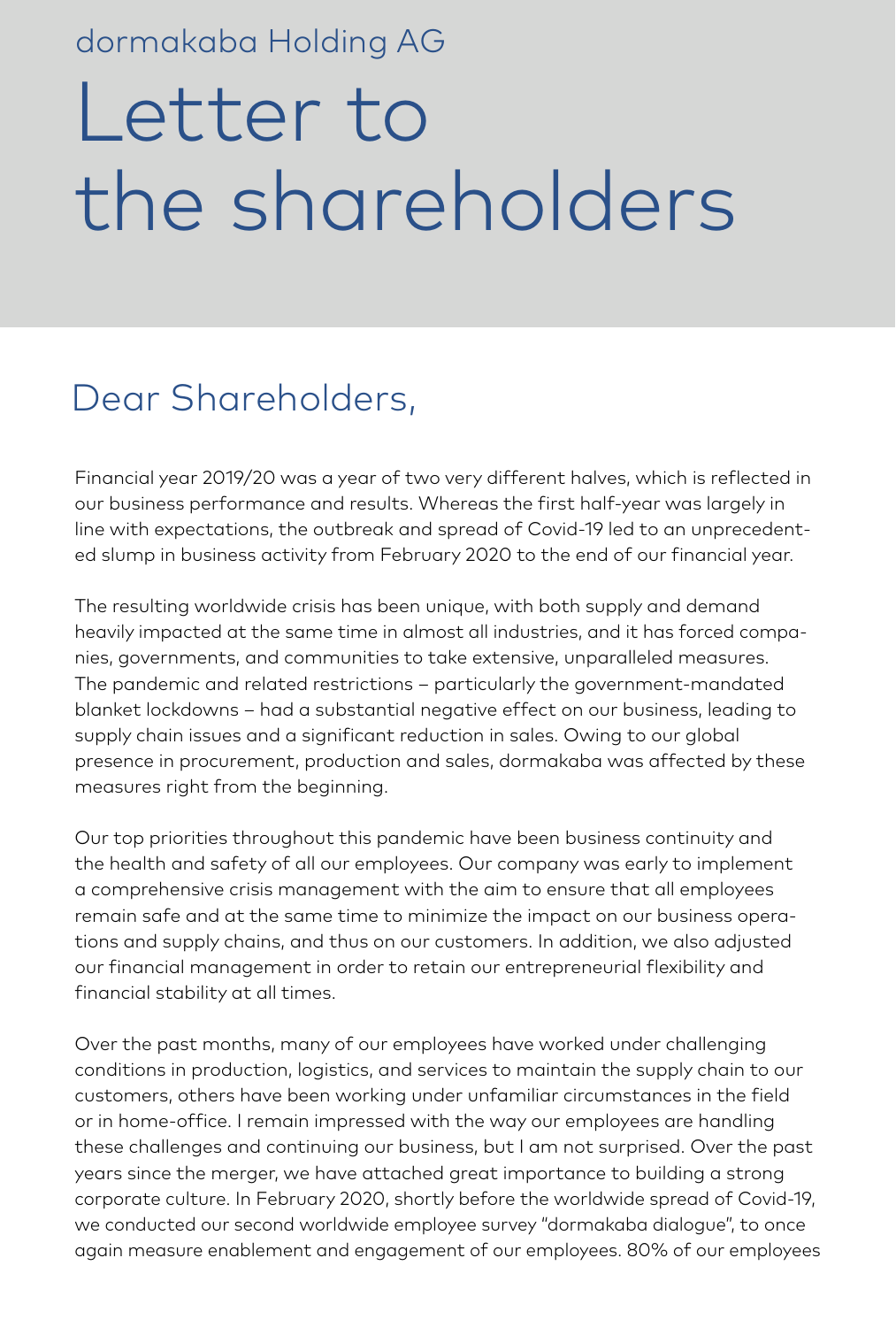used the opportunity to provide feedback. The global results show positive development across all 25 survey items against the first survey in 2018. One key strength continues to be that employees show a high level of commitment toward the dormakaba values in their ways of working, and that employees feel a strong sense of community in being "one dormakaba". While there is still room for improvement, a sound culture is a strong asset to help us navigate these challenging times. Please read more on dormakaba dialogue in our 2019/20 Sustainability Report.

Since our merger in 2015, we have significantly improved our risk profile. Our company has gained scale, while remaining financially flexible and noticeably expanding our product portfolio and global presence. Therefore, today, we are wellpositioned with our wide range of products, solutions, and services to address customer demand for smart and secure access to buildings and rooms. This includes the demand emerging from the pandemic for example in the area of seamless and touchless access solutions.

Nevertheless, it is evident that the Covid-19 pandemic will continue to impact our environment and business activities for the time being. Mastering the effects of the pandemic and doing everything that we can for dormakaba to come out stronger will be a marathon, not a sprint. It is inevitable that we have to reduce costs. To achieve this, various measures have already been taken to adjust capacities and costs in all segments and on corporate level. Unfortunately, measures also include a reduction of our global workforce. We do not do so lightly – however, to stay a healthy company with a solid financial profile, we need to take these steps.

At the same time, we also need to invest to ensure business continuity, future competitiveness, and long-term profitable growth in the post-Covid-19 period. Our sound business and financial profile has enabled us to consistently execute initiatives to achieve our key strategic objectives even during the current crisis. It also allows us continued investment activity. While projects have been assessed again and re-prioritized, dormakaba continues to invest in innovation, digital transformation, and sustainability. Further, we intend to remain an active participant in the industry consolidation, which is likely to gain momentum again after the pandemic.

#### **Business performance and results impacted by Covid-19**

Following organic sales growth in the first half of financial year 2019/20 of 0.8% with an EBITDA margin at 15.5%, our company recorded negative organic sales growth of 14.3% and an EBITDA margin of 9.6% for the second half-year as a result of the Covid-19 pandemic. Consequently, results for the financial year 2019/20 as a whole were significantly lower than the previous-year figures, with organic sales growth of –6.9% and an EBITDA margin of 12.8%. Beyond that, the strengthening of the Swiss franc over the course of the financial year had an additional negative currency translation effect on sales and EBITDA.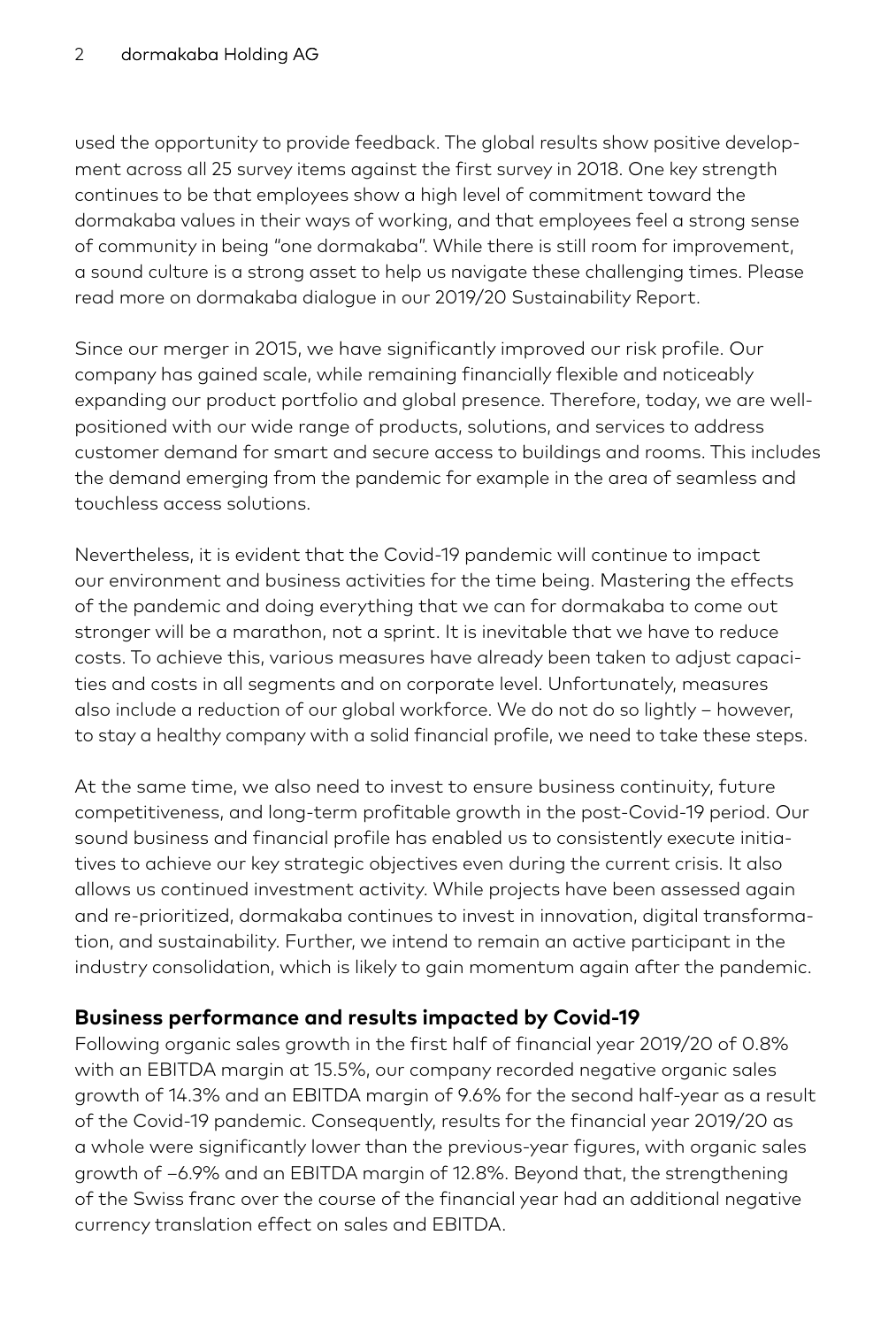While all segments added to the decline in operating results, their performance varied. Segment performance in the second half of 2019/20 was overshadowed by the severity of the pandemic in individual countries. The sales decline was therefore most pronounced in the Key & Wall Solutions segment where in the Key Systems business unit all major production sites and end markets were impacted by Covid-19. However, even in this difficult business environment, the Movable Walls business unit was able to achieve organic sales growth and an improvement in profitability, which was driven by strong volume growth in the US market. Access Solutions (AS) APAC was hit first timewise by Covid-19, and countries within this segment like India experienced a 90% decline in sales between April and June 2020 versus the previous year period. There was a strong negative impact on AS AMER as well. AS DACH was least impacted by the regional lockdown, with Switzerland and Germany even experiencing organic sales growth for the full year 2019/20, while the impact on AS EMEA was somewhere in-between.

To further address the ongoing Covid-19 pandemic-related substantial volume contraction and to maintain operational and financial efficiency, dormakaba has initiated a Group-wide cost savings and restructuring program in the fourth quarter of 2019/20. Measures include a sizeable headcount reduction, mainly in manufacturing in Asia and the Americas, to adjust capacities due to lower demand. Overall, up to 1,300 full-time equivalents are affected, of which around 900 were already reduced by the end of June 2020. Costs of the program are expected to amount to CHF 26 million, of which CHF 12 million have already been expensed in financial year 2019/20.

Net profit was 35.0% lower compared to the previous year at CHF 164.1 million, primarily because of the decline in operating profit. Based on an unchanged dividend policy to envisage a payout ratio of minimum 50% of consolidated net profit after minority interests, the Board of Directors proposes that CHF 10.50 per share be paid out for the financial year 2019/20, down from the CHF 16.00 per share paid for the previous year. The reduction in dividend is in line with the decline in net profit.

Early in the pandemic, dormakaba introduced measures aimed at improving cash flow, following the "cash is king" principle. One particularly successful measure was to reduce outstanding trade receivables by more than CHF 100 million. This has led to a noteworthy improvement in net working capital and supported net debt development from CHF 836.1 million as of 31 December 2019 to CHF 667.7 million as of 30 June 2020. Leverage (ratio of net debt to EBITDA) thus remained solid at 2.1x despite the strain caused by the crisis. Another key element of dormakaba's financial stability is the availability of sufficient committed credit lines. These are solid, with an unused amount of more than CHF 500 million at the end of the financial year 2019/20.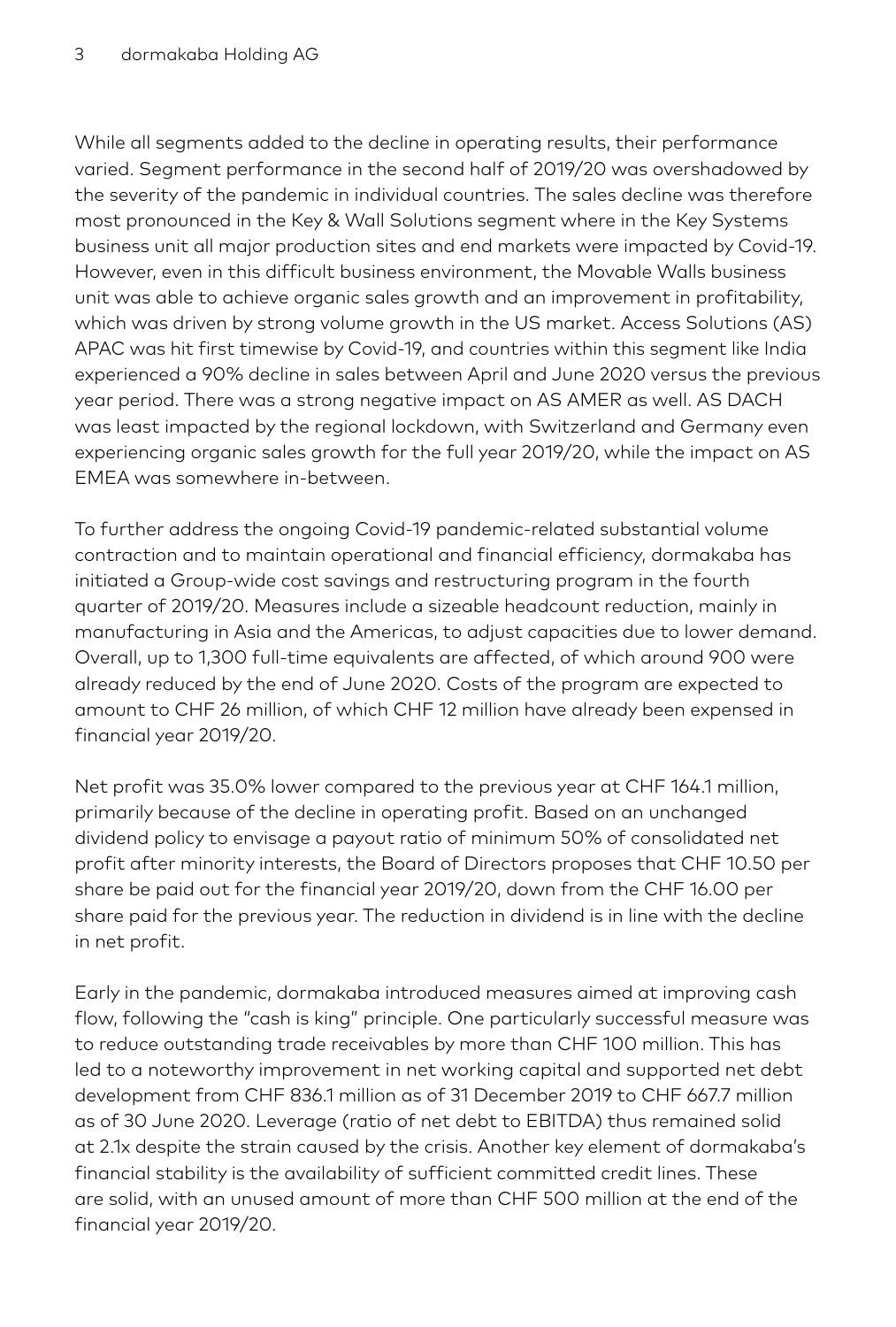#### **Continued strong focus on sustainability**

The Covid-19 pandemic illustrates how important sustainability factors like health at workplaces and social responsibility are for our company and our communities. At the same time, we continue to face a global climate challenge with serious impacts for people and all the natural systems that sustain us. In the face of these interconnected challenges, we cannot afford only to tackle one or the other. We can – and must – tackle both. That is why dormakaba committed to fostering sustainable development along our value chain in line with our economic, environmental, and social responsibilities, and to the UN Sustainable Development Goals. Despite the challenges and disruptions brought by the pandemic we have remained steadfast in our sustainability activities and have again made good progress on achieving our communicated targets. Please find detailed information on our sustainability initiatives in our 2019/20 Sustainability Report.

In the period under review, we have also strengthened our sustainability governance by developing and bringing into force a Sustainability Charter, which clearly outlines the responsibilities and contributions expected from all levels of the business. For example, accountabilities are now also attributed on Board of Directors' level, with the Chairman being mandated to monitor and evaluate the implementation of the sustainability strategy and the sustainability risks and opportunities.

Our efforts and progress in sustainability have been acknowledged by independent experts in this field. In December 2019, we have been awarded a gold medal for sustainability by EcoVadis, placing us in the top 5% of our assigned sector.

#### **Changes in the Executive Committee**

In the period under review, we announced various changes in the Executive Committee. As of 1 January 2020, Steve Bewick (53) has taken over as Chief Operating Officer for the segment AS EMEA. After joining our company on 1 April for a three-month onboarding period, Alex Housten (39) has taken over as Chief Operating Officer for the segment AS AMER as of 1 July 2020. In addition, with Chief Manufacturing Officer Jörg Lichtenberg leaving dormakaba on 30 June 2020, it was decided to discontinue the Chief Manufacturing Officer role. Over four years after the merger, the company's new operating model is well established which allows management to reassign the Chief Manufacturing Officer's respective responsibilities within the organization.

#### **Sabrina Soussan new Chief Executive Officer as of 1 April 2021**

Following a thorough search process, the Board of Directors has appointed Sabrina Soussan to be my successor as Chief Executive Officer. She combines strong leadership and interpersonal skills, profound industrial knowledge and a successful track record of growing businesses profitably. Along with my colleagues of the Board of Directors, I am convinced that, with her global business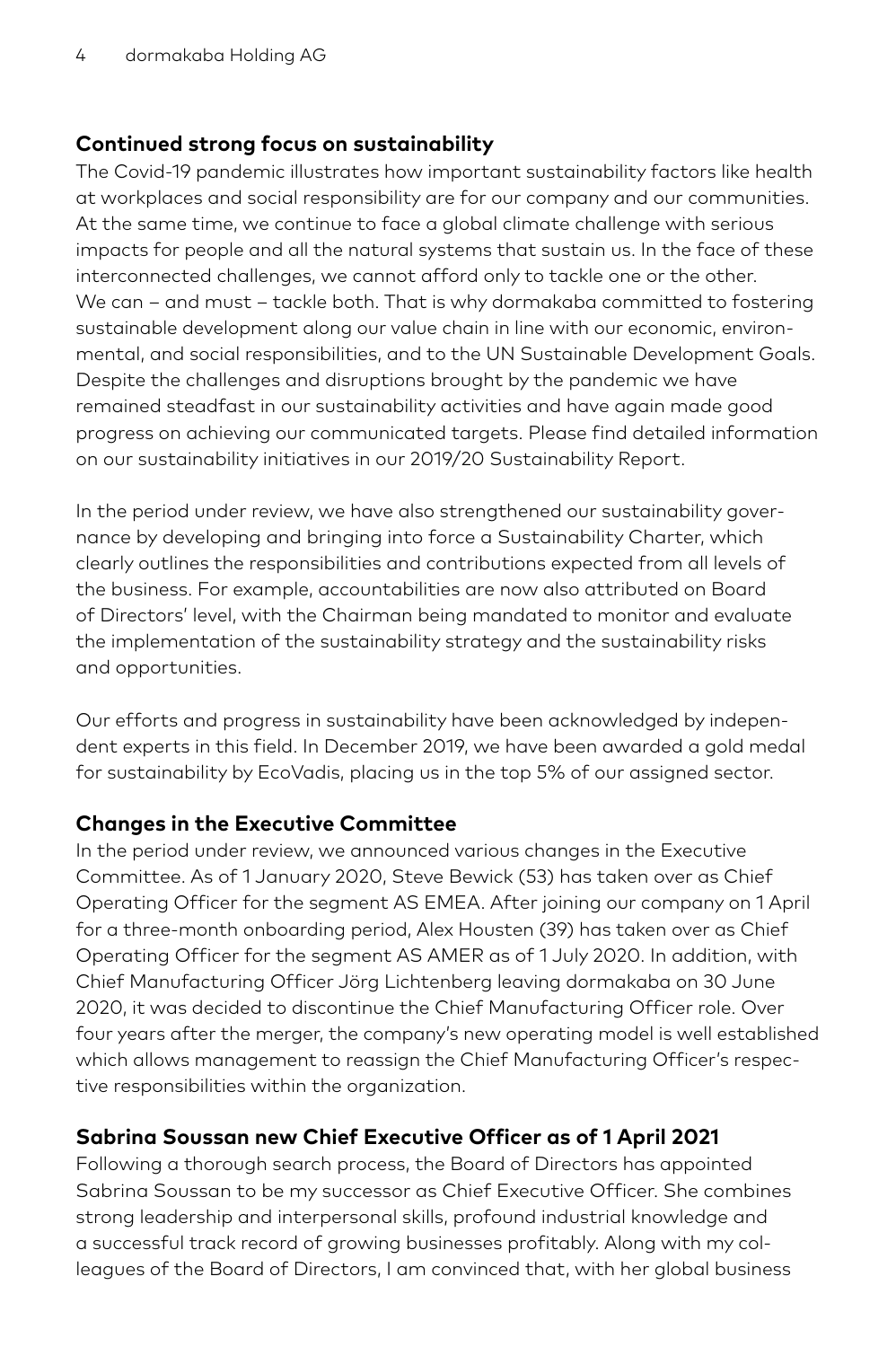experience, her know-how in the field of technology and her drive for innovation as well as her authentic personality, she is an excellent fit for dormakaba and has everything it takes to successfully advance our business. With a view to ensuring a smooth transition, Sabrina Soussan will join dormakaba at the beginning of 2021 as a member of the Executive Committee and assume the CEO function on 1 April 2021. With this, in line with previous communications, my dual mandate as Chairman and CEO will end.

#### **Annual General Meeting on 20 October 2020**

As announced in September 2019, Rolf Dörig, member of the Board of Directors of dormakaba since 2004 and Vice-Chairman from 2006 to 2018, has decided to retire from the Board at the next Annual General Meeting on 20 October 2020. The Board of Directors is proposing John Liu to be elected as a new member. Over the course of his career, John Liu held several leadership positions in businesses driven by digitalization and thus is a recognized digital technology expert with in-depth knowledge of Asian markets. All other members of the Board of Directors will stand for re-election for another one-year term of office, with myself as Chairman and Hans Hess as Vice-Chairman and Lead Independent Director.

#### **Outlook**

Financial performance in the months of June and July 2020 indicate an improvement of the economic environment for dormakaba's businesses compared with the very weak months of April and May 2020. While some important countries for dormakaba continue to suffer from negative Covid-19 impacts, other important countries show resilience and an improved business performance.

However, due to the ongoing Covid-19 pandemic, global business visibility is still very limited. Geopolitical risks like the ongoing trade conflicts create additional uncertainty.

Under the assumption that Covid-19 or geopolitical tensions will not create additional significant deterioration of the business environment, dormakaba expects for the first quarter of financial year 2020/21 to outperform financial results of the fourth quarter of 2019/20, both in terms of organic growth and EBITDA margin. Based upon the same framework, expectation for the first half of financial year 2020/21 is to outperform second half of financial year 2019/20.

Due to the lack of visibility to the further course of business dormakaba does not provide any additional financial and business guidance for the financial year 2020/21 and beyond.